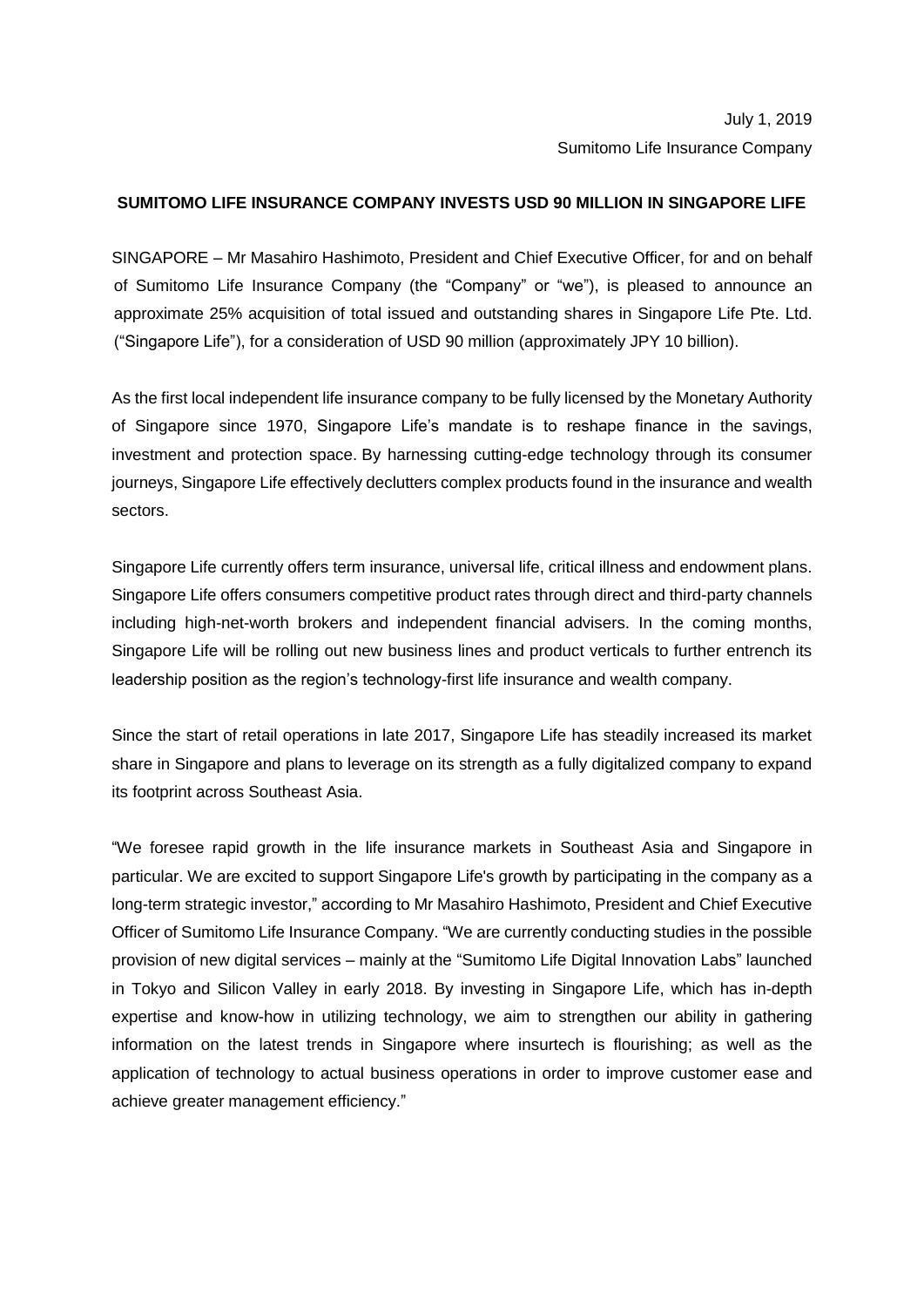#### SINGAPORE LIFE FINANCIALS AT-A-GLANCE

| Name                  | : Singapore Life Pte. Ltd.                         |
|-----------------------|----------------------------------------------------|
| Establishment         | : Established in 2014 and began operations in 2017 |
| Representative        | : Walter de Oude (Founder/ Director and CEO)       |
| Number of Employees   | : Approximately 60                                 |
| <b>Total Assets</b>   | : USD 247 million (approximately JPY 27.4 billion) |
| <b>Gross Premiums</b> | : USD 98 million (approximately JPY 10.8 billion)  |
| <b>Net Profit</b>     | : USD 5 million (approximately JPY 0.5 billion)    |

\* As of December 31, 2018 (Gross Premiums and Net Profit: January 1, 2018 ~ December 31, 2018). Based on the exchange rate of USD 1.00 =JPY 111 as of December 31, 2018.

## AWARDS (Year 2018)

Singapore Life was awarded "Insurance Start-up Of The Year" in the Insurance Asia Awards 2018 as a life insurer that has impacted the insurance industry through innovative consumer-centric initiatives. Singapore Life was also included in the list of "The World's 100 Leading Fintech Innovators For 2018" by KPMG for transforming the global financial services industry through the use of financial technology.

Furthermore, Mr Walter de Oude, Founder and Chief Executive Officer of Singapore Life, was named "Outstanding CEO Of The Year" at the Influential Brands 2018 CEO Asia Summit for his proven ability to achieve business turnarounds and attain accelerated growth on the basis of a solid business model.



Founder/ Director and CEO: Mr Walter de Oude